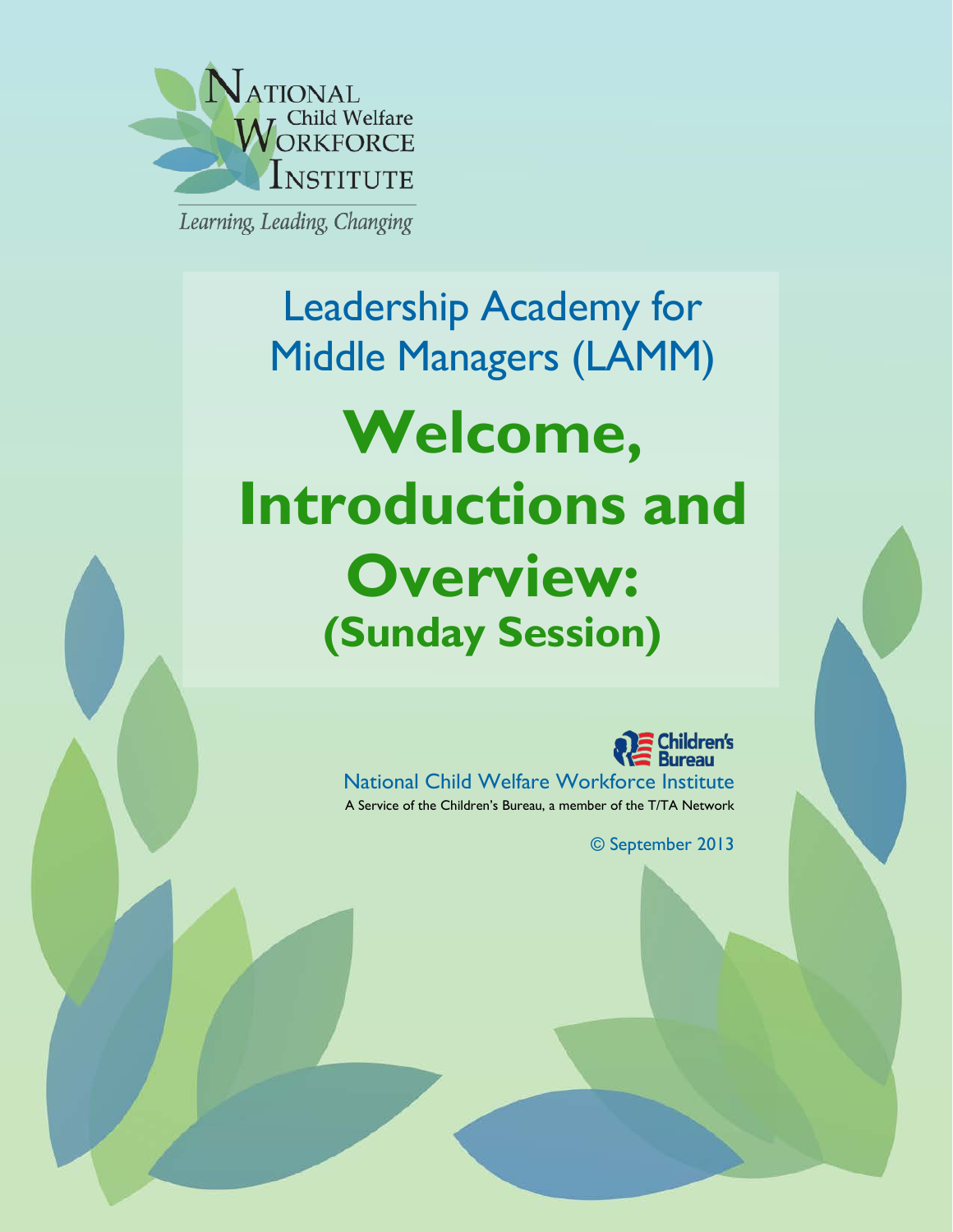

# **Acknowledgments**

This publication represents a collaborative effort by the partners of the National Child Welfare Workforce Institute (NCWWI)—State University of New York at Albany, University of Denver, Fordham University, University of Iowa, University of Maryland, Michigan State University, University of Michigan, Portland State University, and University of Southern Maine. Production of this curriculum was a team effort involving a number of dedicated individuals. The LAMM curriculum team was led by Freda Bernotavicz and included Charmaine Brittain, Sue Ebersten, Katharine Cahn, Nancy McDaniel, Cathryn Potter, Deborah Reed, and Patricia Mosher.

We are grateful to Jane Berdie for developing the group Change Initiative, to Nancy Dickinson for her ongoing support, and to all of the NCWWI team members who participated in providing input throughout the design process. We would also like to acknowledge the assistance of Rod Johnson, Nichole Culley, Michelle Clinch, Mark Preston, Vicky Hina, and Jodi Hill-Lilly. Thanks to Sara Munson for final editing and to Rea Gibson for formatting and production.

The NCWWI is funded through a Cooperative Agreement with US Department of Health and Human Services, Administration for Children and Families, Children's Bureau, Award No. 90CT0145. Special thanks to Randi Walters, Children's Bureau project officer, and to Robert Lindecamp, child welfare program specialist (CB/ICF), for their support.

#### **Recommended citation**

National Child Welfare Workforce Institute. (2013). *Leadership academy for middle managers (LAMM): Welcome, introductions and overview (Sunday session). Albany, NY:* Author.

#### **For more information**

Please visit the NCWWI website at [www.ncwwi.org](http://www.ncwwi.org/)

© 2013, National Child Welfare Workforce Institute, State University of New York at Albany, Albany, New York.

The contents of this document are solely the responsibility of the National Child Welfare Workforce Institute and do not necessarily represent the official views of the Children's Bureau.

This document may be reproduced in whole or part without restriction as long as the National Child Welfare Workforce Institute is credited for the work. Upon request, the contents of this document will be made available in alternate formats to serve accessibility needs of persons with disabilities.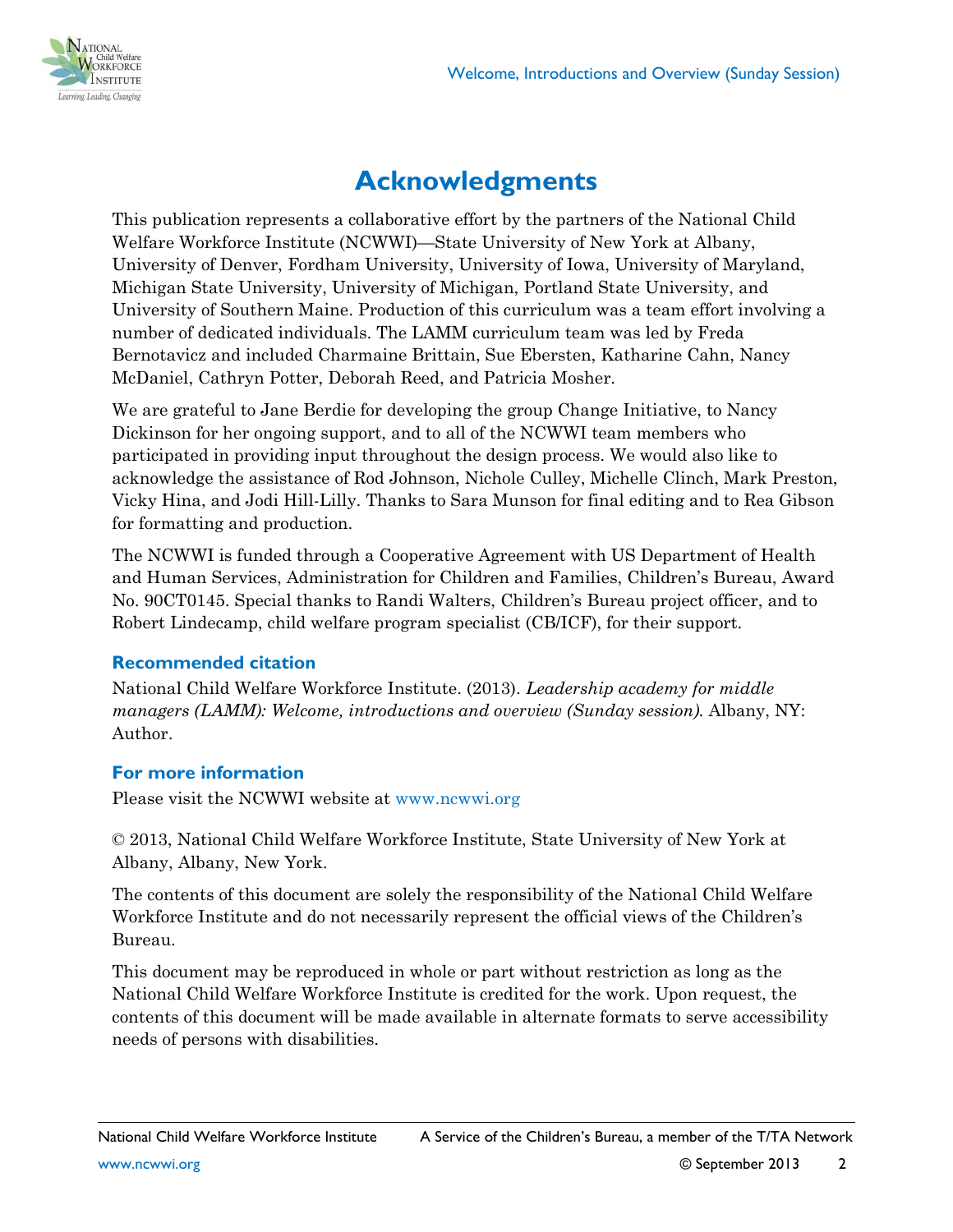

# **Table of Contents**

| ${\bf Follow\mbox{-}Up\mbox{-}Trainer\mbox{-}Activities\nonumber$ |  |
|-------------------------------------------------------------------|--|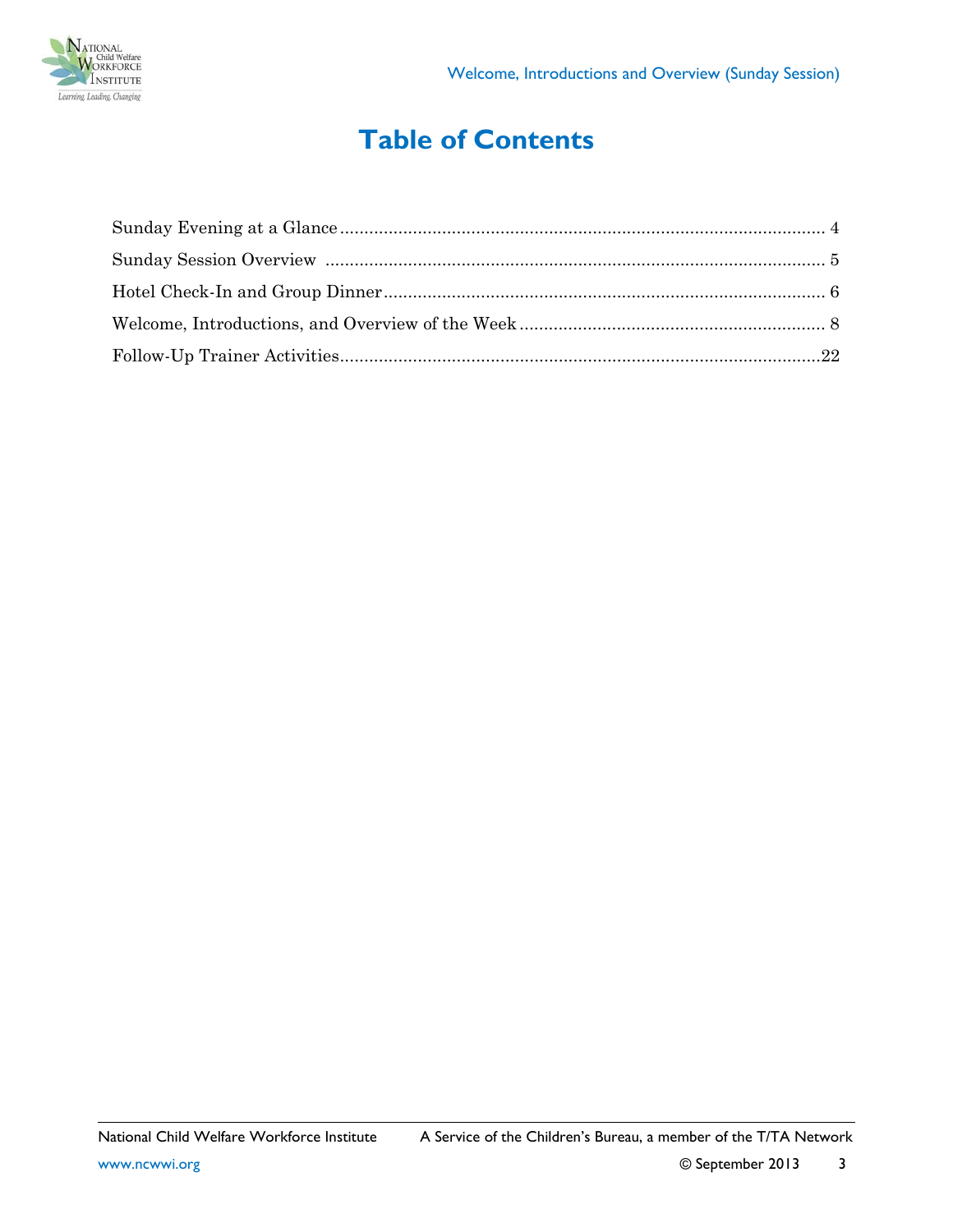

# **Sunday Evening at a Glance**

<span id="page-3-0"></span>

| III. Welcome, Introductions, and Overview of the Week |  |  |
|-------------------------------------------------------|--|--|
|                                                       |  |  |
|                                                       |  |  |
|                                                       |  |  |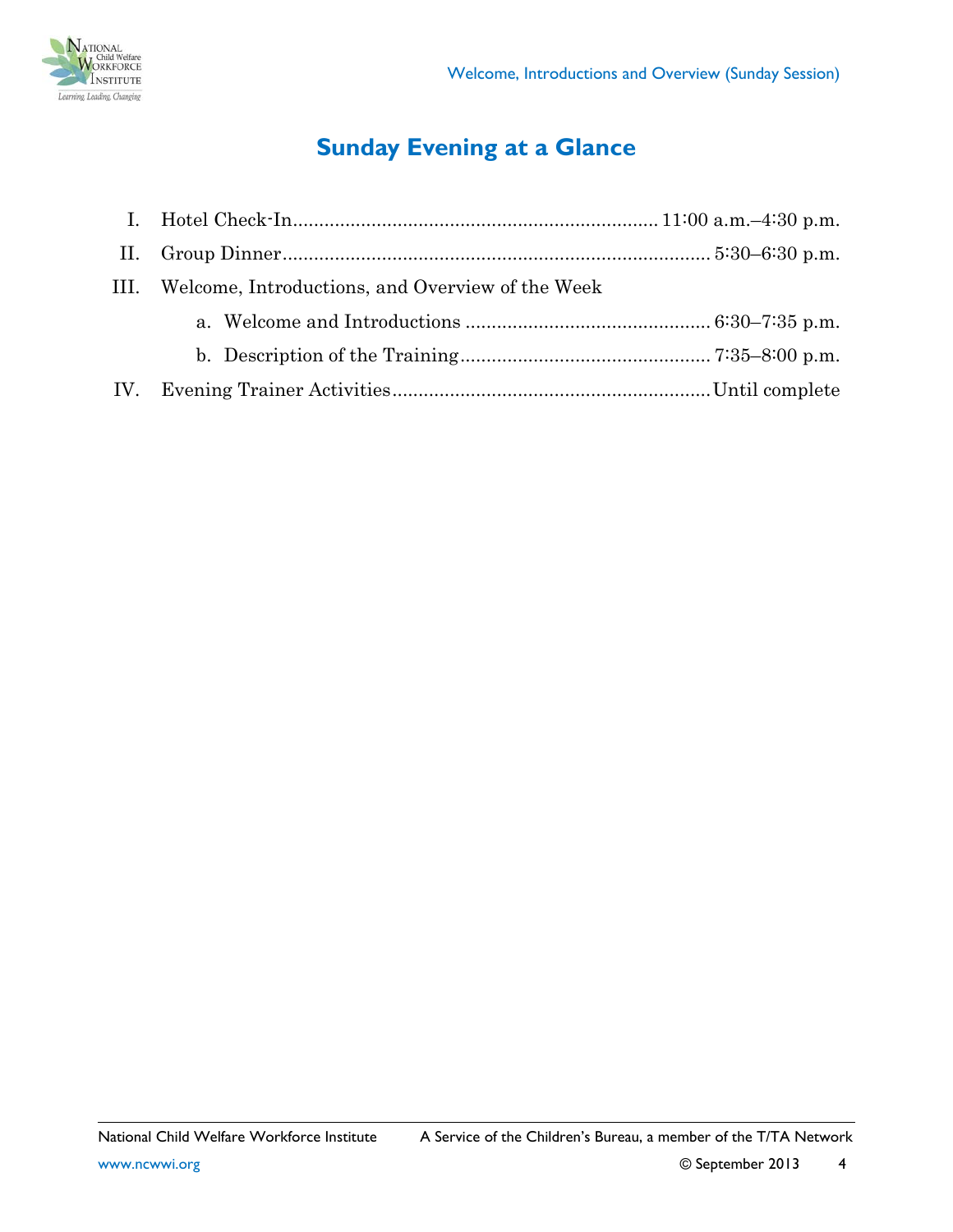

## **Sunday Session Overview**

### <span id="page-4-0"></span>**Materials**

- Welcome materials:
	- o Participant PowerPoint slides
	- o StrengthsFinder Assessment (confirm assessment has been completed and results printed)
	- o Name tag and table name card
	- o Meal information
	- o Logistics information
	- o Participant Change Initiatives and LAMM Participant Contact List
	- o "Getting Started" index cards
- Basket for "Getting Started" cards (collect at end of program)
- Resources for a resource table
- Change Initiative Presentation Instructions on resource table
- Coaching Group Designations on dinner tables
- Sunday PowerPoint presentation
- LCD projector, laptop, speakers, and microphones (for presenter and participant tables)
- Flip chart and easels (three easels)
- Markers

#### **Training Pre-Work (for Module I)**

- Participant Change Initiatives list for display
- Review "Getting Started" cards
- Flip chart: Learning Circle groups
- Display Leadership Model Posters (two) on each side of the screen
- Handout 1:12: Day 1 Learning Circle Discussion Guide
- LAMM Participant Contact List (includes name, contact information, and CI titles for each participant; also includes contact information for training staff and observers)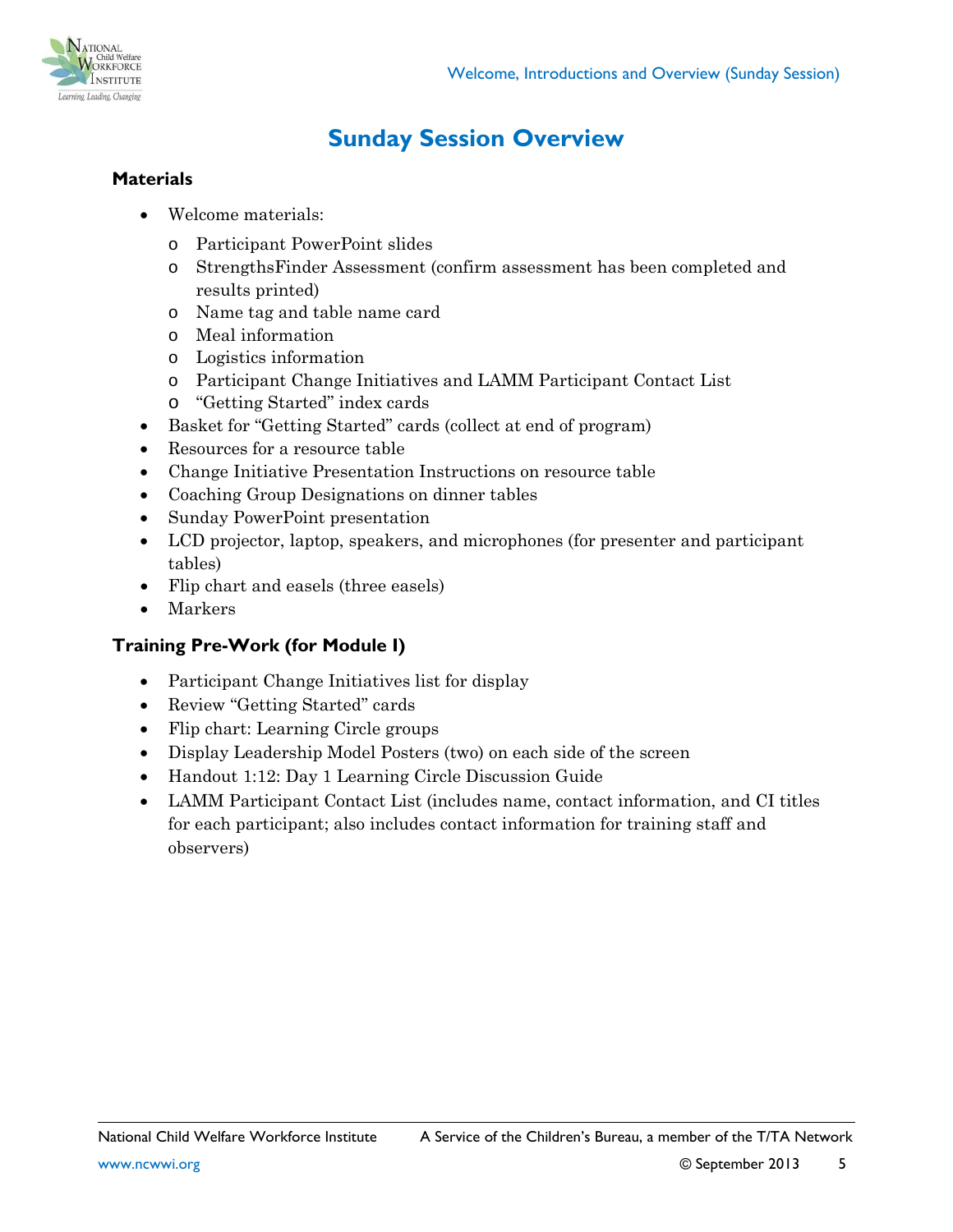

## **I. Hotel Check-In and Group Dinner**

#### <span id="page-5-0"></span>**11:00–4:30 p.m.—Check in at the Hotel**

- Hotel/Room check-in.
- LAMM check-in. Welcome materials for each Participant: Confirm materials are loaded on participant laptop including handouts, PowerPoints, reference page, and Learning and Action Plan Journals. Logistics information includes: name tag, meal information, and Change Initiative and contact participant information sheet.

### **5:30–6:30 p.m.—Light Buffet Dinner**

Coaches/Trainers will eat with their coaching groups

**Trainer Note**: Be prepared with the "Meet and Greet" materials, which are:

- "Getting Started" index cards and name table card.
- Basket to hold the "Getting Started" cards.

Greet participants when they arrive at the dinner. Invite participants to sit in their coaching groups for dinner (tables marked).

Distribute and explain the "Getting Started" cards. Participants need to complete the cards tonight and place in basket at the back of the room.

Have participant materials, including information about breakfast, at front desk for latearriving participants.

Encourage participants to move into training room.

Create a *Resource Table*: Near or at the back of the training room, create a change leadership resource table for books, articles, brochures, and other resources. Be sure to include information on the Children's Bureau's T/TA Network and Leadership Academy for Supervisors (LAS) materials.

Distribute two pre-printed "Getting Started" cards (see below) as participants come into the classroom.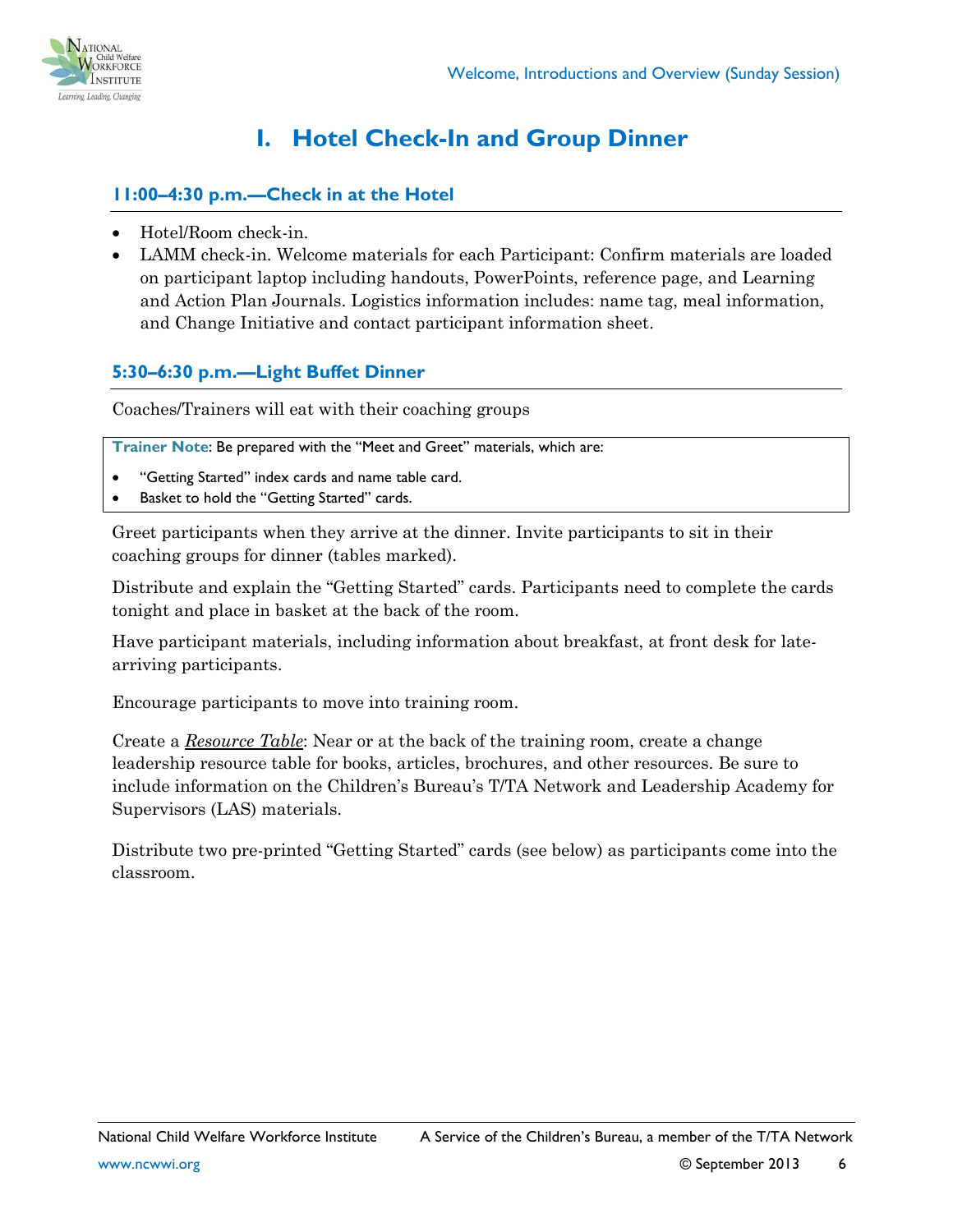

| Question 1                            |  |  |
|---------------------------------------|--|--|
| This will be worth my time if $\dots$ |  |  |
| $\mathbf{I}$ .                        |  |  |
| 2.                                    |  |  |
| 3.                                    |  |  |
|                                       |  |  |

| Question 2                                                      |
|-----------------------------------------------------------------|
| Thinking about this five-day experience, I'm most curious about |
| $\perp$ .                                                       |
| 2.                                                              |
|                                                                 |

Explain that the cards' purpose is to inspire participants to think about their expectations and to inform us as facilitators.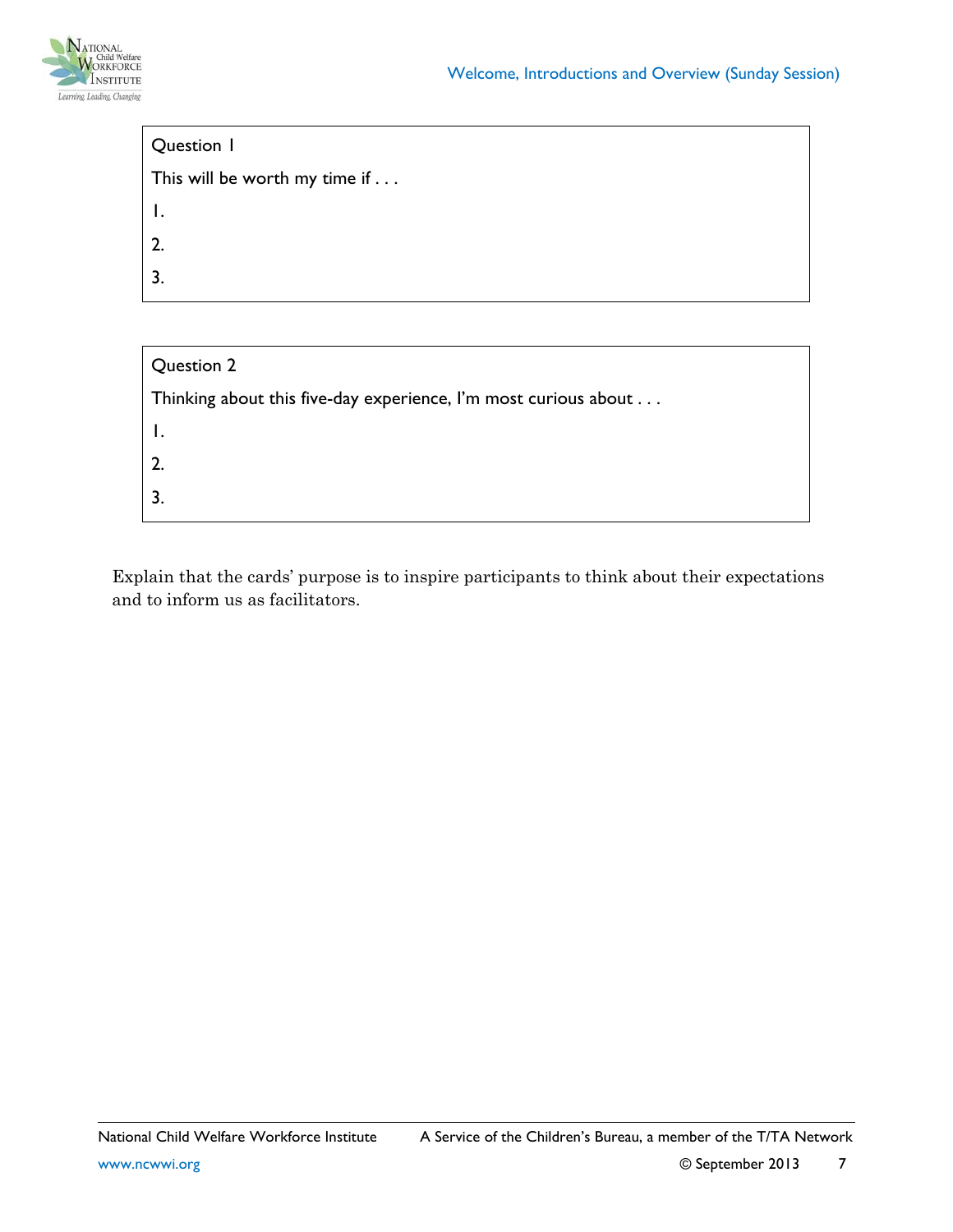

## <span id="page-7-0"></span>**II. Welcome, Introductions, and Overview of the Week**

#### **6:30–7:35 p.m.—Welcome and Introductions**

Display *PowerPoint Slide 1: Welcome to the Leadership Academy for Middle Managers.*

| Learning Leading Changings                                                 |  |  |
|----------------------------------------------------------------------------|--|--|
| Welcome to the                                                             |  |  |
| Leadership Academy for                                                     |  |  |
| <b>Middle Managers</b>                                                     |  |  |
| A Service of the Children's Bureau, a Member of the<br><b>T/TA Network</b> |  |  |
| Slide 1                                                                    |  |  |

Welcome participants to the training with the following introduction:

Congratulations and welcome! You are here because you are among a select group of middle managers chosen to participate in this Leadership Academy. Your agency selected you because you are a proven leader who has shown commitment to innovation, collaboration, and youth and family involvement.

The Children's Bureau recognizes the pivotal role you play as a middle manager and leader in transforming child welfare. Each of you has a Change Initiative that you currently face. Successfully implementing these and other change initiatives will be key to the success of child welfare nationally.

The Children's Bureau has invested in this training to promote positive change within your organization and within child welfare across the country.

This training will support you with new information and hands-on opportunities to practice key concepts that will enhance your ability to promote positive change. We intend the training to build learning networks among child welfare managers nationally. We are confident that your leadership in the child welfare community will contribute to meaningful change in our nation's ability to serve our most vulnerable children, youth, and families.

**Briefly** introduce yourselves and other guests in the room. Introduce Trainers and all Coaches. A Trainers/Coaches Bio sheet is available for participants in the downloadable materials.

Say to participants:

We are excited to have this opportunity to learn together. In just a few minutes we will review what we have planned for the week.

However, first we would like for all of us to get to know each other.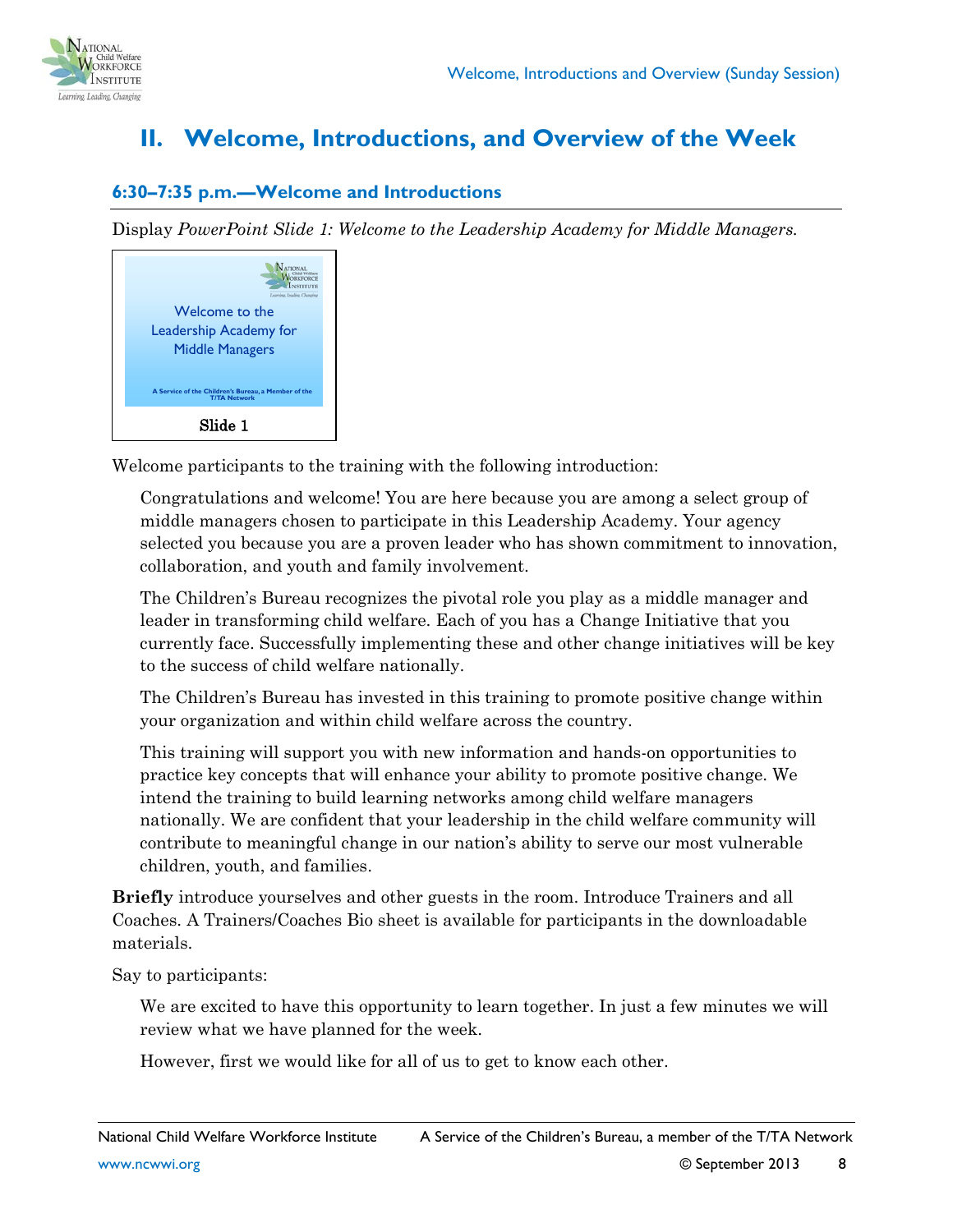

Please choose a partner at your table whom you do not know well or someone you would like to know better.

**Trainer Note**: If the number of participants is uneven, one pair can accept a third member—or a trainer may choose to pair with someone.

As a pair, your task is to briefly get to know each other and discuss your individual written responses to the "getting to know you" questions. Please ask each other the basic get-to-know-each other questions, including where each of you is from, position, tenure at your agencies, and years working in child welfare. Share with each other the topic of your Change Initiative.

Tell participants they will have six minutes for this activity, and so each participant should spend three minutes talking about him- or herself. Ask them to be mindful of the time so everyone has equal-opportunity for sharing. At three minutes, let the participants know it's time to change speakers.

Display *PowerPoint Slide 2: With your partner . . .* 



Ask,

- What are your name, agency, location, and tenure with child welfare?
- This experience will be worth my time if  $\dots$
- Thinking about this five-day experience, I'm most curious about . . .
- What is the topic of your Change Initiative?

Leave the slide up as participants engage in this activity. When they are finished, say:

You now know your neighbor a little bit better, and we would ask you to please stand and introduce yourself to the rest of the group. End each introduction with the topic of your Change Initiative.

Display *PowerPoint Slide 3: Introductions.*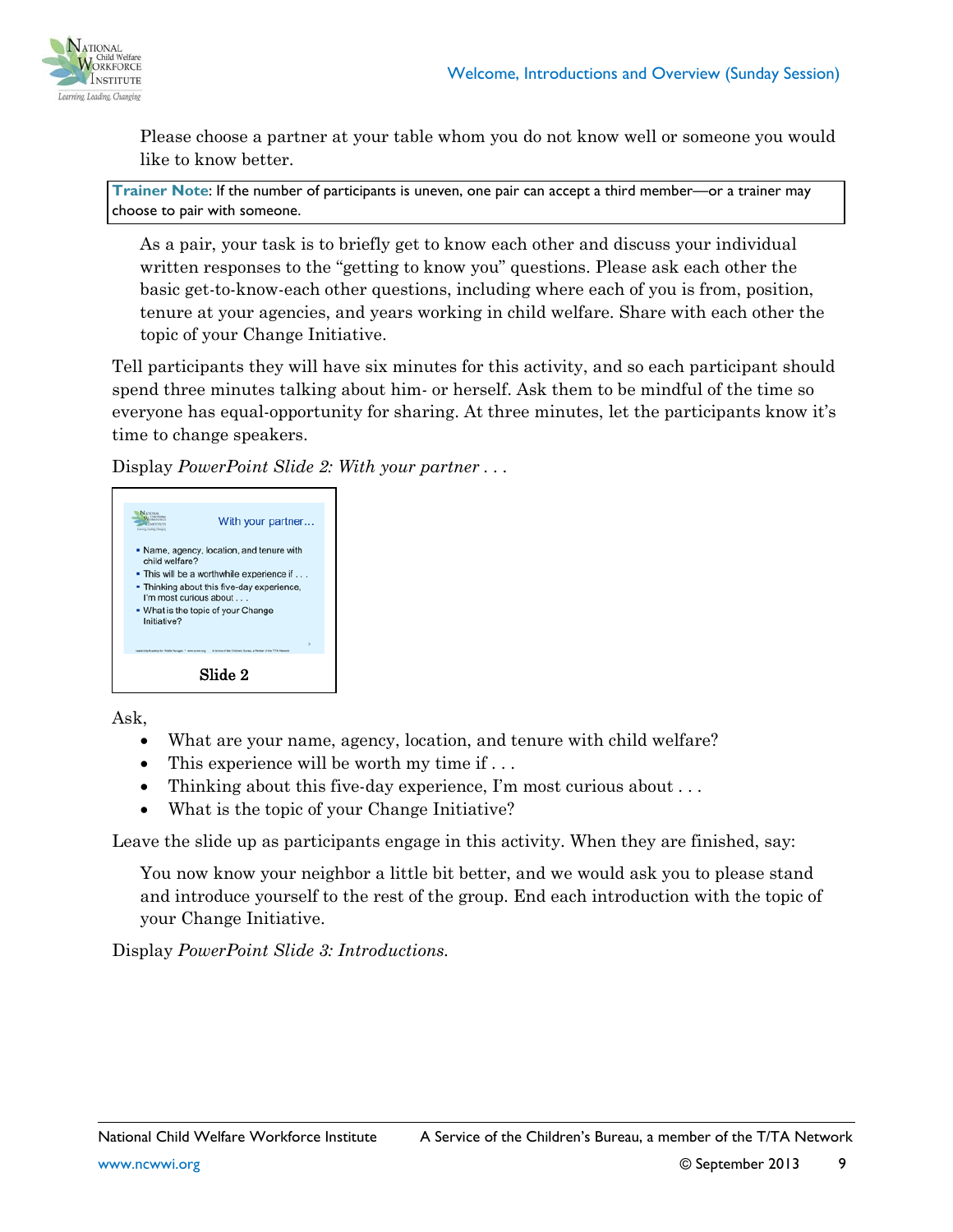



We will collect the "Getting Started" cards at the end of Sunday evening.

**Trainer Note**: Trainers should review these cards later and, over the course of the week, refer back to the content on those cards as appropriate.

Allow participants to introduce themselves. As they are talking, surreptitiously tally the number of years of experience in the room. When everyone has introduced themselves, acknowledge the diversity of positions and the amount of experience in the room by announcing the total years of experience (expect more than 500 years).

### **7:35– 8:00 p.m.—Description of the Training**

Explain that you are now going to provide some background about the training and an overview of the week.

Display *PowerPoint Slide 4: NCWWI Purpose.*



Say:

The Children's Bureau's comprehensive system reform efforts include the National Child Welfare Workforce Institute, whose purpose is to build the capacity of the nation's child welfare workforce through activities that support the development of skilled child welfare leaders.

As you learned from the online Introductory Module, the NCWWI Leadership Academy makes a significant contribution to that purpose through online supervisory training (Leadership Academy for Supervisors) and this Leadership Academy for Middle Managers (LAMM). We will speak more about the NCWWI, its relationship to the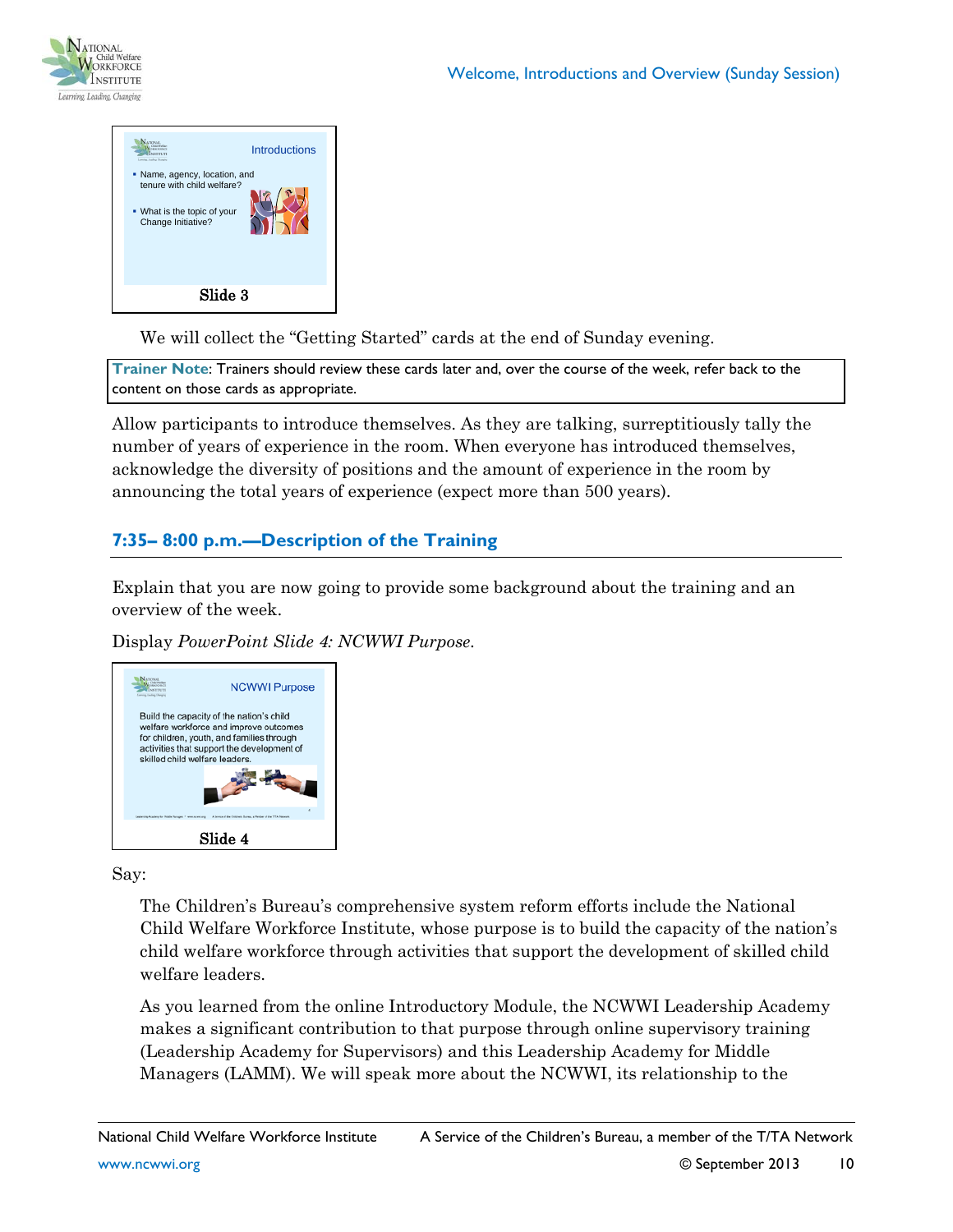

Children's Bureau, its T/TA network, and the LAS (Leadership Academy for Supervisors) later in the week.

Display *PowerPoint Slide 5: Goal of Training.*

| <b>Goal of Training</b><br>ig Awdeg Charging                                                                                |  |  |  |
|-----------------------------------------------------------------------------------------------------------------------------|--|--|--|
| To develop leadership skills for<br>sustainable systems change to<br>improve outcomes for children,<br>youth, and families. |  |  |  |
| ×<br>to of the Children's Bureau, a Martiner of the 177A National<br><b>Bradenschr Mobile Manager</b>                       |  |  |  |
| Slide 5                                                                                                                     |  |  |  |

Display *PowerPoint Slide 6: NCWWI Leadership Model.*

| aramouse.<br>Child Fisher<br>SSIITUTE<br><b>Lurety Leslies Chrysler</b><br><b>NCWWI</b><br>Leadership<br><b>Model</b>             | National Child Walfare Workforce Institute<br><b>Leadership Model</b><br><b>SAFFINGER</b><br><b>Report Follow</b><br><b>Leading Clus</b><br>askey for fu<br><b>Gout - Saint</b> |  |  |  |
|-----------------------------------------------------------------------------------------------------------------------------------|---------------------------------------------------------------------------------------------------------------------------------------------------------------------------------|--|--|--|
| ×<br>Leadership Academy for Middle Managers - revenuesmenting<br>A Service of the Children's Bureau, a Member of the T/TA Network |                                                                                                                                                                                 |  |  |  |
| Slide 6                                                                                                                           |                                                                                                                                                                                 |  |  |  |

Review model.

Remind participants what they learned about NCWWI's Leadership Model during the online Introductory Module.

Explain that we will discuss this model in more detail tomorrow.

Transition to Activity:

The LAMM curriculum is a competency-based model. In order to have a better understanding about what that means, we have a fun activity before we talk more specifically about the week ahead.

*Activity: Competency-Based Curriculum*

**Trainer Note**: Before activity, prepare two flip chart posters. One flip chart should be headed COMPETENCIES, and should have three columns with the following headings: Tasks (Column 1), Context (Column 2), and Characteristics (Column 3). One flip chart should have an inverted triangle with job/person/organization on each of the corners and competencies in the center of the triangle. This activity will take about 20 minutes.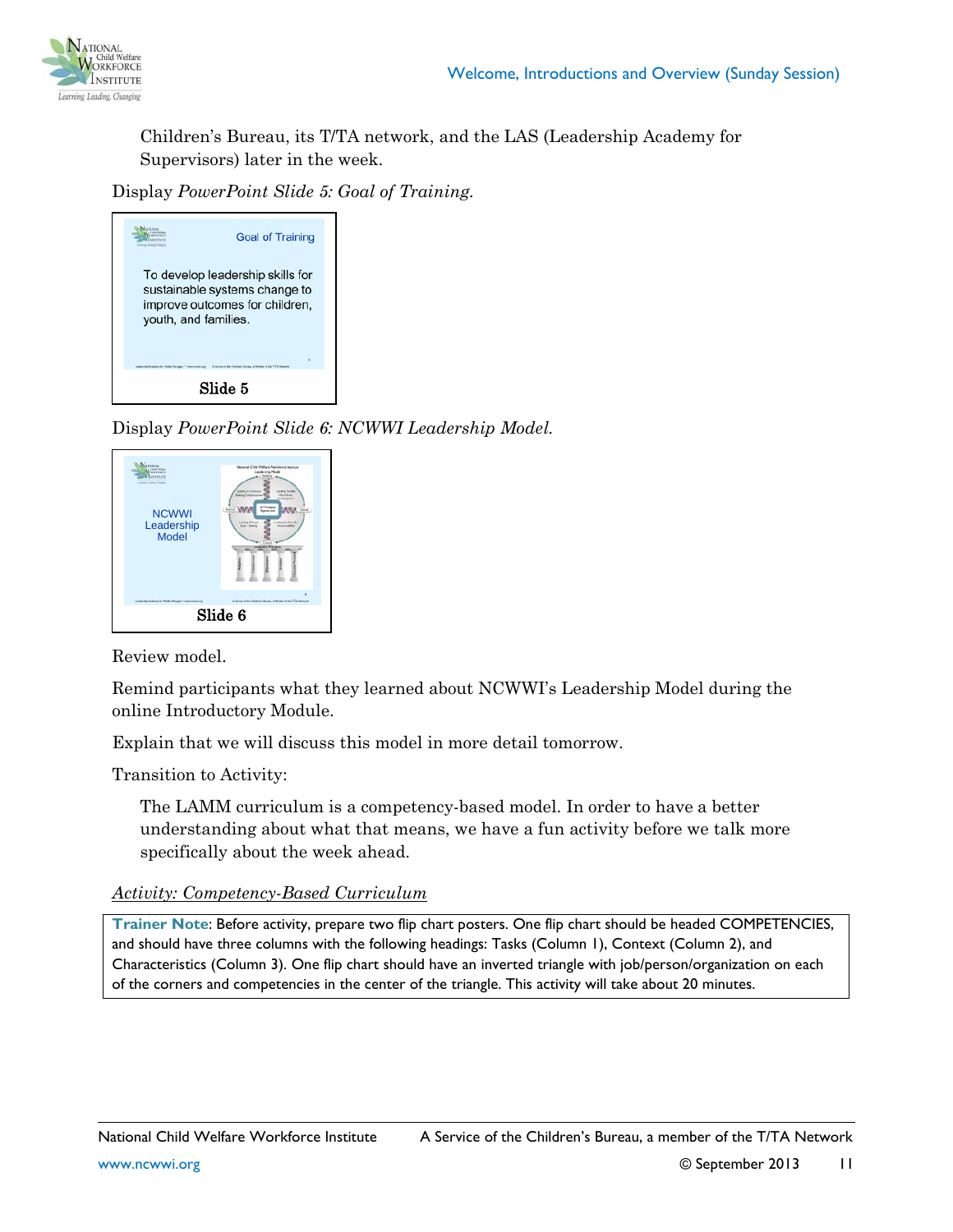

#### Say:

Being effective in any job, in any organization, requires constantly juggling a number of different competencies. You are here because your organization has identified you as an effective leader with responsibility for designing and leading the implementation of change.

During the week and throughout the work within NCWWI, LAMM, and LAS, we are building on your existing strengths and competencies to help you develop as a leader. We are using the Leadership Model and Competencies as the framework for the curriculum and the work we will be doing together.

For a good example of how competencies, individual characteristics, and organization context all intertwine, let's do an activity that builds on something familiar to us all.

Provide an introduction to the "Waiter Game."

Say:

Let's look at the job of the waiter or waitress and think about the competencies needed to do that job.

Ask,

How many of you have worked in a restaurant as a waiter or waitress, or as a dishwasher?

Ask for show of hands, then say:

How many of you have eaten in a restaurant or purchased food from a vendor? Good, then all of you can "play."

**Trainer Note:** Have ready a flip chart headed COMPETENCIES with three columns with the following headings: Tasks (Column 1), Context (Column 2), and Characteristics (Column 3).

Say:

First, let's look at the tasks that a waitperson must do.

**Trainer Note:** Examples: Take orders, convey orders to food prep area, get food, give food to customer, clear tables, and so forth.

Ask, What are the competencies needed to do these tasks?

Help participants generate ideas and give prompts, noting responses in the first column of the poster page.

**Trainer Note:** Examples: listening skills, communication skills, ability to lift and carry trays.

Say:

Now let's think about the context or place where the person does the job. Think about different kinds of restaurants you know or have worked in—from a fast-food restaurant like McDonald's to a four-star restaurant.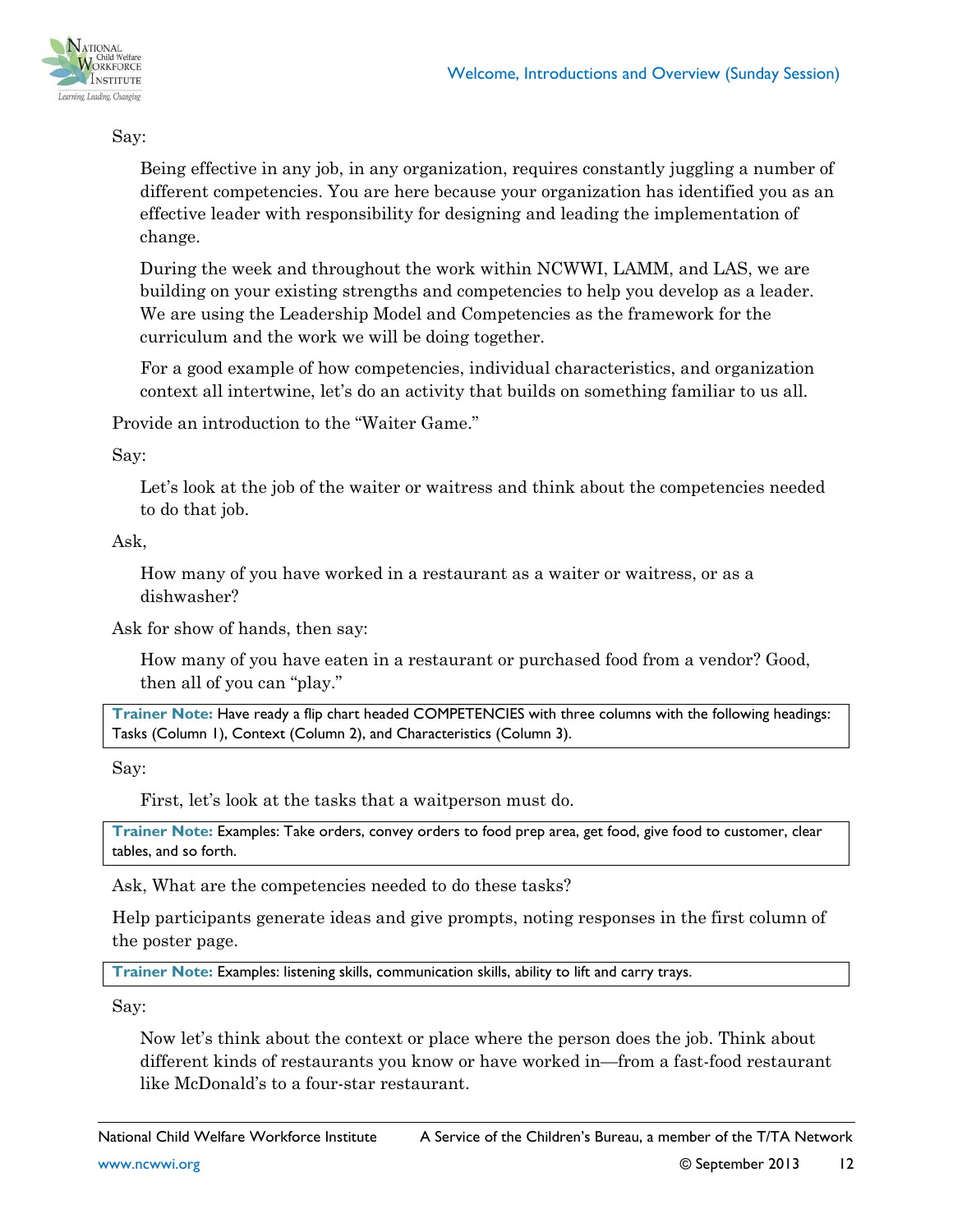

Have the group shout out the fanciest restaurants in their town, or use the host town for an example, or use an example of a formal restaurant that some may have experienced, such as Ruth's Chris Steak House, Morton's the Steakhouse, or The Capital Grille. Some themed restaurants prize rudeness or attitude (e.g., Durgin Park in Boston). Wait until you have a few contrasting examples that illustrate the difference between fast food and four-star restaurants.

Say:

The context of the restaurant impacts performance by requiring specialized skills related to that context.

Ask and note in the second column on the flip chart, under context (for both styles—noting the style of restaurant, underlined, and followed by features identified):

What is the context, or the restaurant style and goal, in a fast-food restaurant?

**Trainer Note:** Examples: Get the food out fast, make sure it is consistent and the same across multiple locations, work in multiple stations, work at all times of day and night, get people in and out as quickly and efficiently as possible, and so forth.

Ask: What is the context, or the restaurant style, in a four-star restaurant?

**Trainer Note:** Examples: Create a memorable experience, offer a range of options and make each person feel special, create a relaxed and often intimate setting.

Say,

As you know, the technical skills we listed to do the tasks in column one, or the knowledge, skills, and abilities to do the job, are sometimes not enough. Based on the context of the restaurant, a person may need very different knowledge, skills, and abilities to succeed at our two examples.

The mission or philosophy of the restaurant, the specific procedures or how things get done, and the customers or clientele, all have an impact on the competencies needed to be successful.

Think about:

- The mission or philosophy of the restaurant—to provide food fast, as opposed to providing a fine dining experience.
- The specific procedures. Do you yell your order to the kitchen staff or put your written order on a clip in the kitchen?
- The clientele. What do they prefer, and why are they coming in—to provide a cheap meal for the whole family? to have an experience (like Benihana)? to have a romantic night out?

Say:

In short, someone who is very effective at Morton's the Steakhouse may not do so well at McDonald's, and vice versa. What does it take to be effective in a four-star formal restaurant?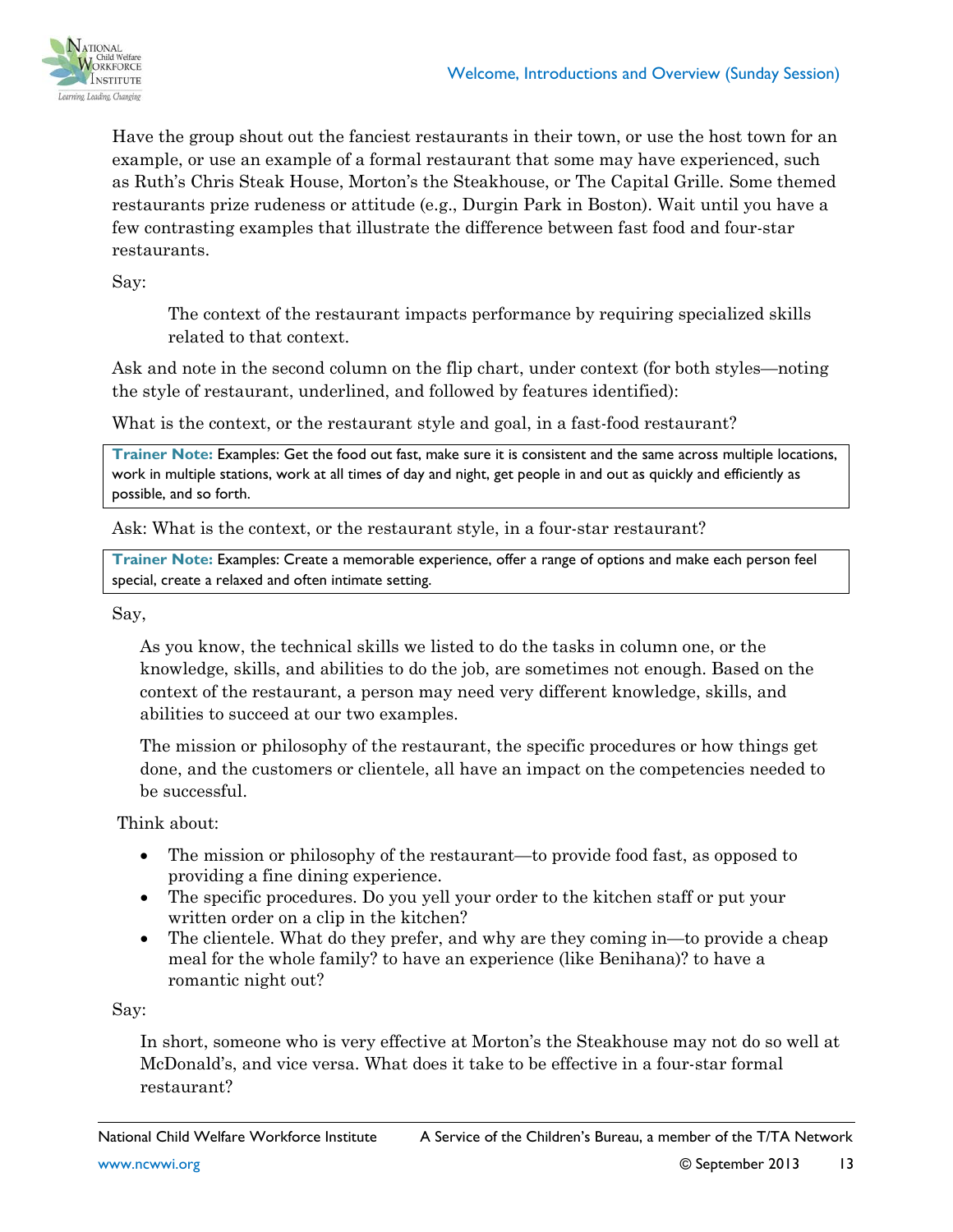

In the second column, note what it takes to be effective at our fast-food example?

**Trainer Note**: Examples: fast, technical input skills, make change, work various stations, deal with children and a wide range of people, keep it moving.

Ask,

Now, what about the four-star restaurant?

**Trainer Note**: Examples: formal manner, discretion, know how to set the table properly, know how to serve, know wine list, remember orders rather than writing them down, may prepare some parts of the meal tableside.

Say,

Now think about the best waitperson you have ever known in either a fancy restaurant or your local fast-food place. What competencies did that person have to make them so effective? Some common characteristics may span more than one type of restaurant, or line of business.

**Trainer Note**: Examples; being good with people, anticipated needs, responsive, went above and beyond, stayed calm in crisis, sets appropriate boundaries between being friendly and professional.

Write examples in column three.

Say,

To be effective in any job, in any organization, you need a mixture of three types of competencies: The knowledge, skills, and abilities (or KSAs) to do the tasks of the job; the knowledge and skills to do the job in that specific organizational context; and the underlying personal characteristics to put it all together.

This graphic represents the coming together of all of these areas to show how effectiveness in a given position, in a given field, by a given person represents the interplay between our knowledge/skills/abilities and our personal characteristics.

Provide information on the Leadership Model and Competencies:

Say,

As you have heard, this curriculum is based on a Leadership Model and Competencies for each of the components of the model. In the center of the model, the Self-Managing/Regenerative category contains the list of *fundamental* competencies that are essential for effective leadership.

Provide information about fundamental competencies that are essential to effective leadership. Display *PowerPoint Slide 7: Fundamental Competencies.*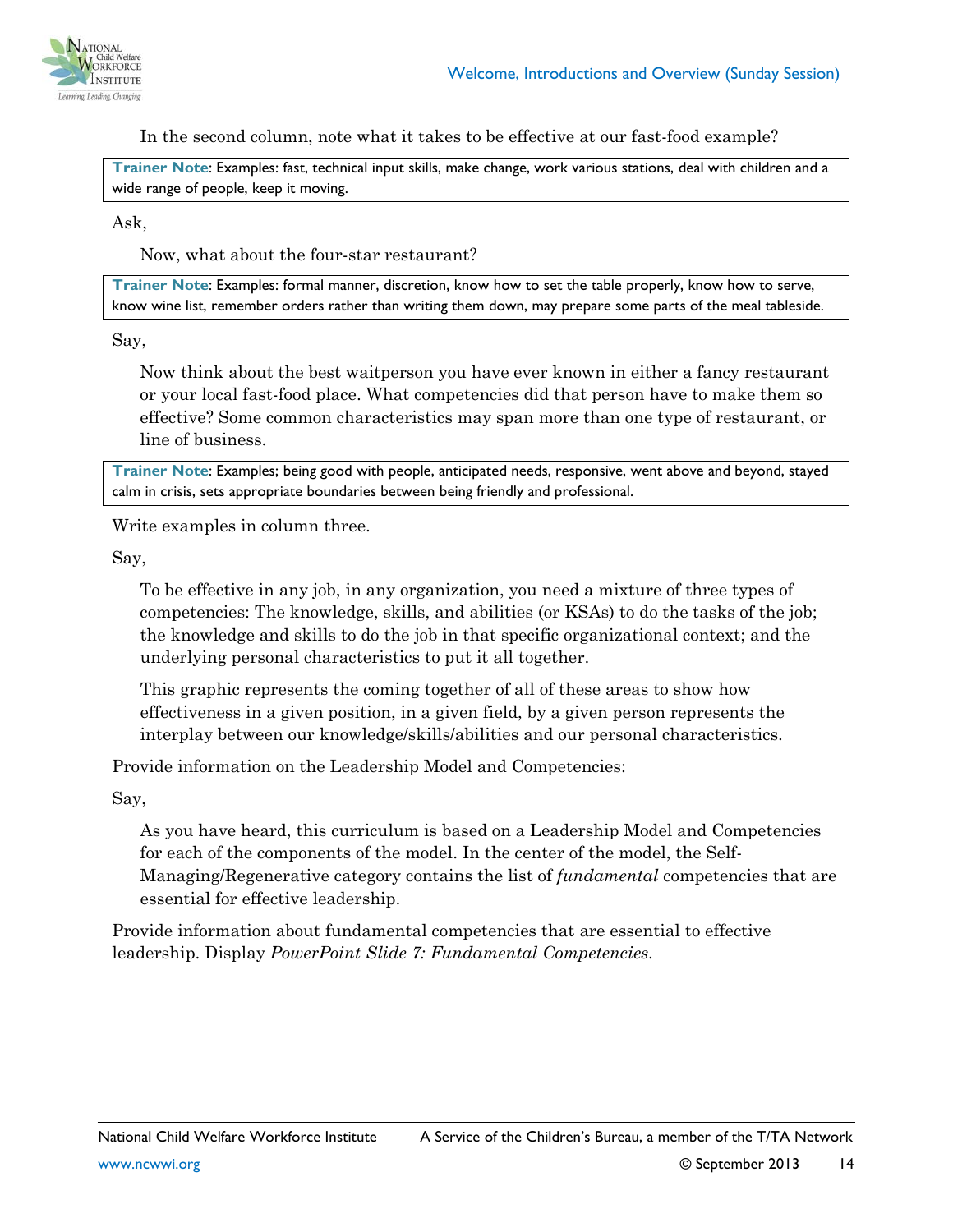



Say,

The Fundamental Competencies are: Continuous Learning, Effective Communication, Initiative, Interpersonal Relations, Integrity/Honesty, Resilience, Personal Leadership, and Social Responsibility.

As we will discuss in the coming week, some of the leadership competencies are technical skills and some of them are adaptive skills. Both are essential. The research we will use this week will get at all three areas of leadership: the core skills are covered, and the contextual skills for managing in child welfare are identified. Through your applied work on your Change Initiative, you will further develop your understanding of your context (or, to use an example from the activity we just did, your "restaurant") to help you best use your competencies to move your agency forward.

In addition, in this leadership series, we focus on research and practices that we know are effective, specifically in child welfare leadership. These competencies match with the jobs you are doing now and will do in your developing career in child welfare. They also match the context of our field and will build upon your personal qualities that have led to your success to date.

Say:

We will now look at the week ahead.

**Trainer Note**: The NCWWI Leadership Competency Framework is included in the NCWWI curriculum resources, and a copy for review is available on the resource table. The Leadership Model is taped up in several places in the room.

Briefly present the following slides as you explain the layout and overview of each day.

Display *PowerPoint Slide 8: The Five Days*.



National Child Welfare Workforce Institute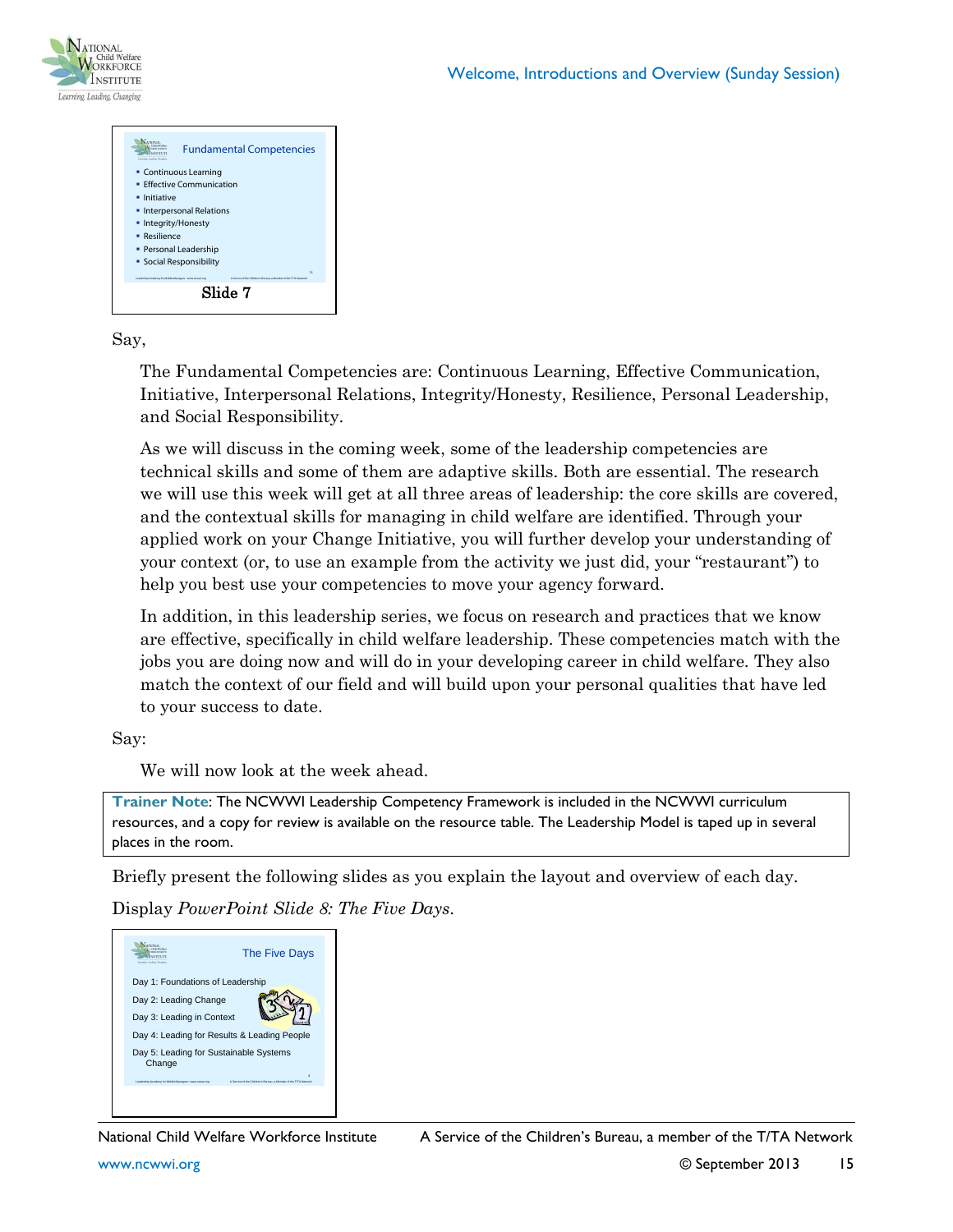



Briefly talk through the general content of each day and connect the content to the appropriate quadrants of the Leadership Model (portrayed on the poster on the wall of the training room).

Say,

### • Monday – *Foundations of Leadership*

On Monday, we will focus on the center of the model, looking at how to apply the Leadership Model and the StrengthsFinder Assessment you did before coming here. Monday evening we will have a reception so that we can all get to know each other better. Remember to bring your StrengthsFinder Assessment report for Monday!

• Tuesday – *Leading Change*

On Tuesday, you will apply a systems perspective to the concepts of implementing change, develop skills in communicating your vision for change, and explain the stages in the implementation process and the drivers or organizational supports needed to promote sustainable change.

• Wednesday – *Leading in Context*

On Wednesday, we will look at the importance of developing internal and external partnerships. In the afternoon we will have a presentation on partnering with families from guest trainers who will be available for coaching at the end of the day.

• Thursday – *Leading for Results and Leading People*

On Thursday, we will be covering two of the quadrants: *Leading for Results* and *Leading People*. On Thursday evening, we scheduled an opportunity for you to work on your Change Initiatives with support from the LAMM team. We'll also provide additional resources regarding promising strategies for workforce development. And you'll have more opportunities for coaching.

• Friday – *Leading for Sustainable Systems Change*

Throughout the week you will be applying the concepts and skills to your own Change Initiative. By Friday you will be ready to present your Initiative to fellow participants who will play the role of stakeholders. You will get feedback on your presentation and tips on ways to sustain your Change Initiative.

Display *PowerPoint Slide 9: Learning Activities.*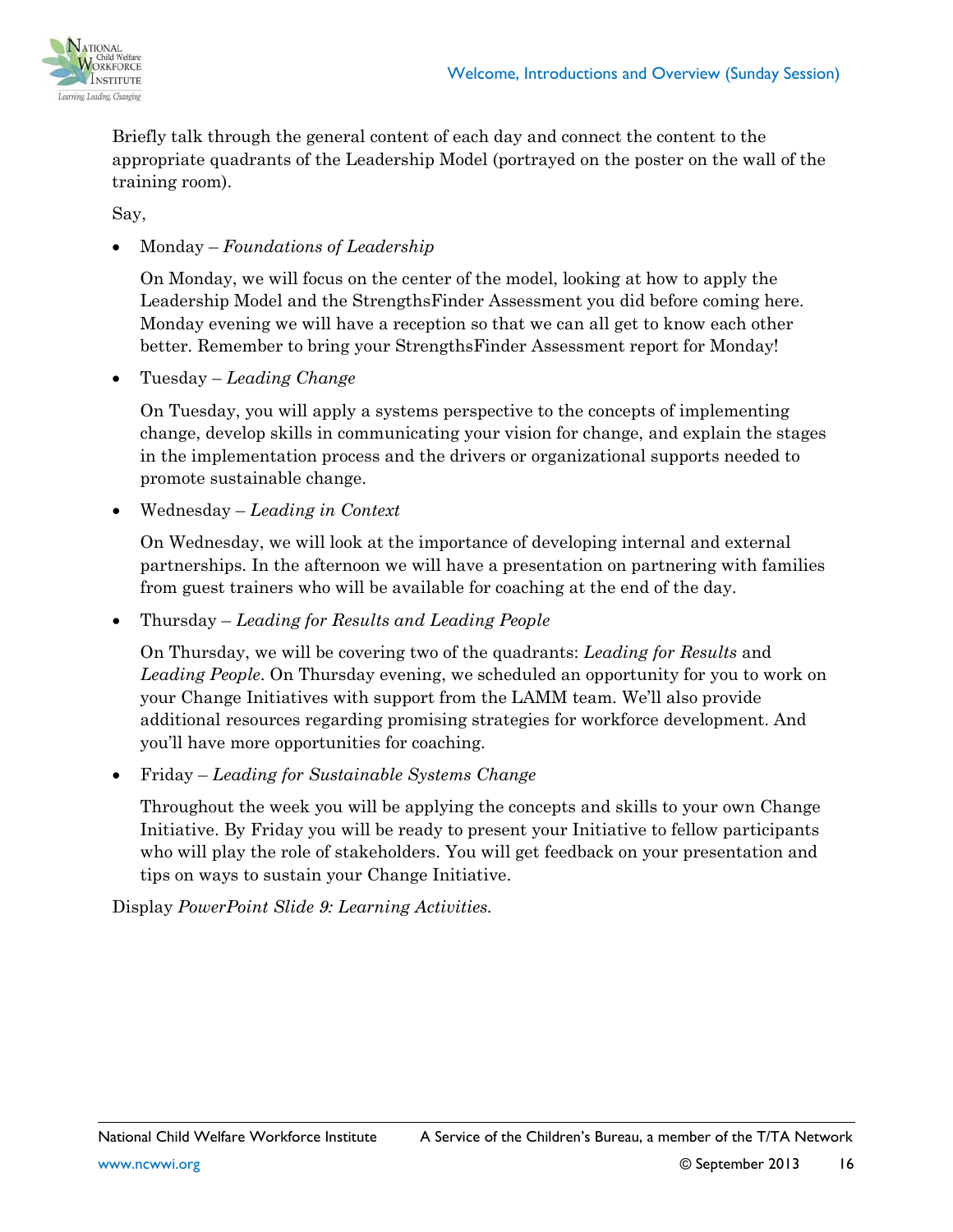



#### Say,

Several activities will run through the week and continue after the workshop is over to help enhance your learning. These are: Change Initiatives, Learning and Action Plan Journal, Leadership Experiences, coaching, implementation practices, and evaluation.

Change Initiatives will be an important part of this week, as we will work with an example of a Change Initiative in order to illustrate and apply the learning points. The example is about enhancing family engagement by involving fathers. You saw this before you came to the Academy—you received it as an example to help you address the issues impacting your own Change Initiative.

You also have your current Change Initiative that you submitted as part of your prework (and which you already have refined). You will have many opportunities to work on both the group example and your own Change Initiative. These will include group and individual work where you will have opportunities to get ideas and coaching from other participants and the trainers. On Friday you will be ready to present your Change Initiative to your fellow participants.

Describe the Change Initiative Presentation Process (refer to handout on resource table that they can use as a guide.)

Throughout the week, you've been exploring the NCWWI Leadership Model and Competencies and considering the various aspects of your Change Initiative. Now it is time to put this all together into one presentation that communicates your initiative to a group of stakeholders. Your assignment is to develop a 10-minute presentation on your Change Initiative that reflects the content from this week. Your audience will be your peers, to whom you will assign stakeholder roles. During the presentation, they will interact as those stakeholders would. Some stakeholders you might consider include family representatives, legislators, judges/magistrates, foster parent association members, community assistance representatives, law enforcement officials, or community foundation representatives.

Your presentation should address the following questions. You will not have time to address all questions thoroughly. Emphasize the ones that are most central to engaging others in your Change Initiative.

• What is your *Vision* for your Change Initiative?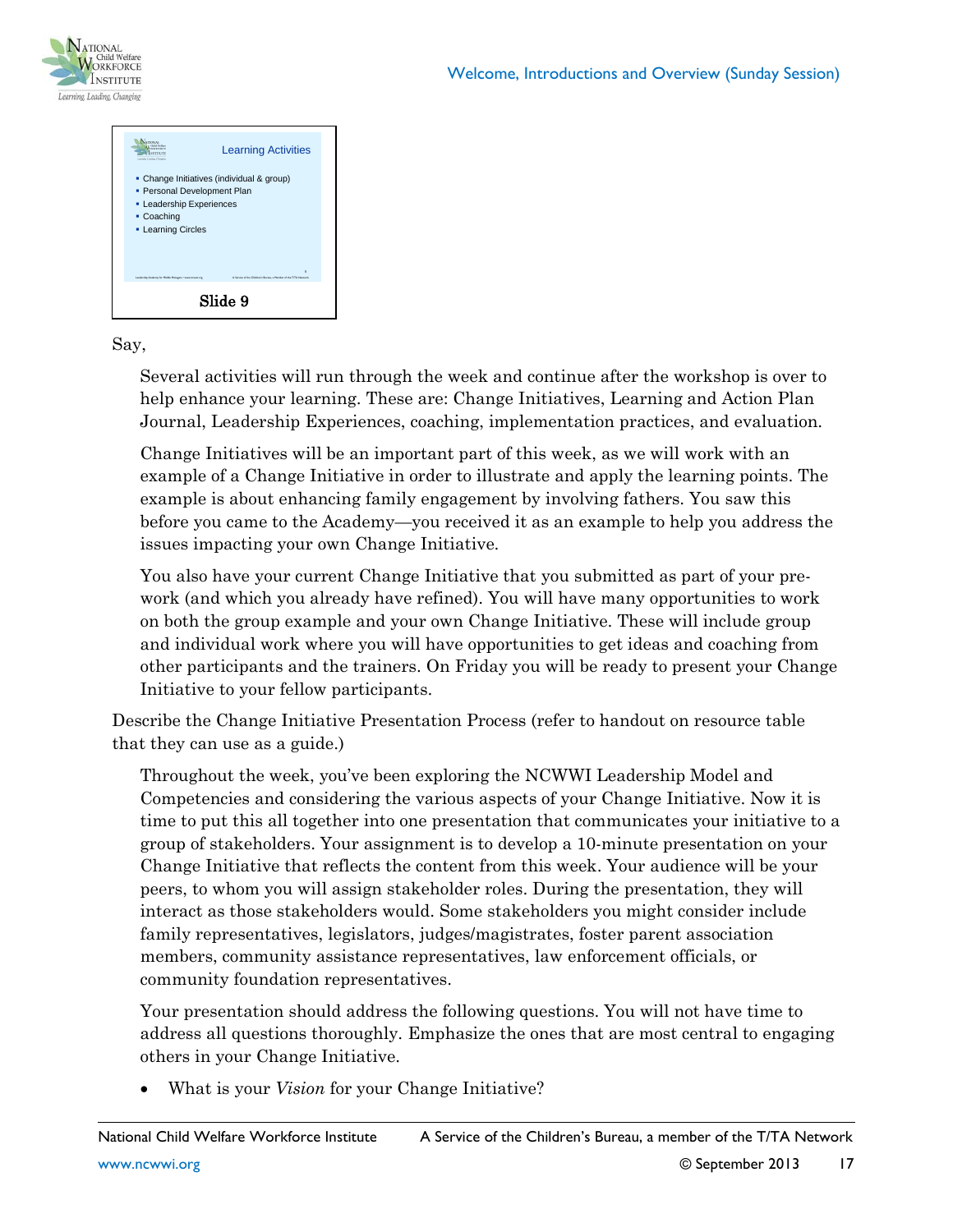

- What is the rationale for embarking on this Change Initiative? What supporting data can you provide verifying the need for it?
- What is the research or evidence behind your Change Initiative? What level of evidence exists that this intervention will meet the need?
- What key stakeholders must you engage (attend to diversity and family and youth voice)?
- How will you engage other key stakeholders and constituencies whose support the initiative requires?
- What "drivers" will you emphasize to move the intervention forward?
- How will you ensure that the infrastructure supports are in place?
- What is your plan for moving through the implementation stages?
- What adaptive and technical challenges will you face? What strategies will you use to address them?
- How will you know you've succeeded? How will you use data to monitor your Change Initiative on an ongoing basis?

The ultimate goal of this presentation is to convince your stakeholders of the worthiness of your Change Initiative and get their ongoing support. Your presentation should demonstrate an understanding of the NCWWI Leadership Model and Competencies and a focus on exhibiting the leadership pillars of Adaptive, Distributive, Inclusive, Collaborative, and Outcomes-Focused Leadership. Be sure to specifically address cultural issues as well. Let your strengths shine in your presentation!

You will have approximately 10 minutes to convey all of this information and then another 10 minutes for questions/feedback. Be creative about how you will approach this presentation. Use visuals, PowerPoint, supporting documents, and so forth, to present your Change Initiative to your group of stakeholders. During your final five minutes, field questions from your "stakeholders" and solicit feedback as well. Following everyone's presentation, you will continue in your small groups for more discussion.

You will have time throughout the week to develop your presentation. You may use the Learning Circles to discuss and develop content related to each day's focus.

Next, discuss the Learning and Action Plan Journal for each training participant.

Say,

In addition to your Change Initiative, you will be able to work on your Learning and Action Plan Journal as a leader. We recognize that we won't be able to cover all of the concepts in sufficient depth or give you enough time to develop all the skills you need. We also recognize that most, if not all, of you will have participated in a variety of other leadership and management learning experiences, and each of you will be in your own unique place in the leadership development path. This Plan will help you map your own leadership learning course for the continual learning needed to stay afloat and reach your destination in these times of whitewater.

Discuss other Leadership Experiences they will bring into the training.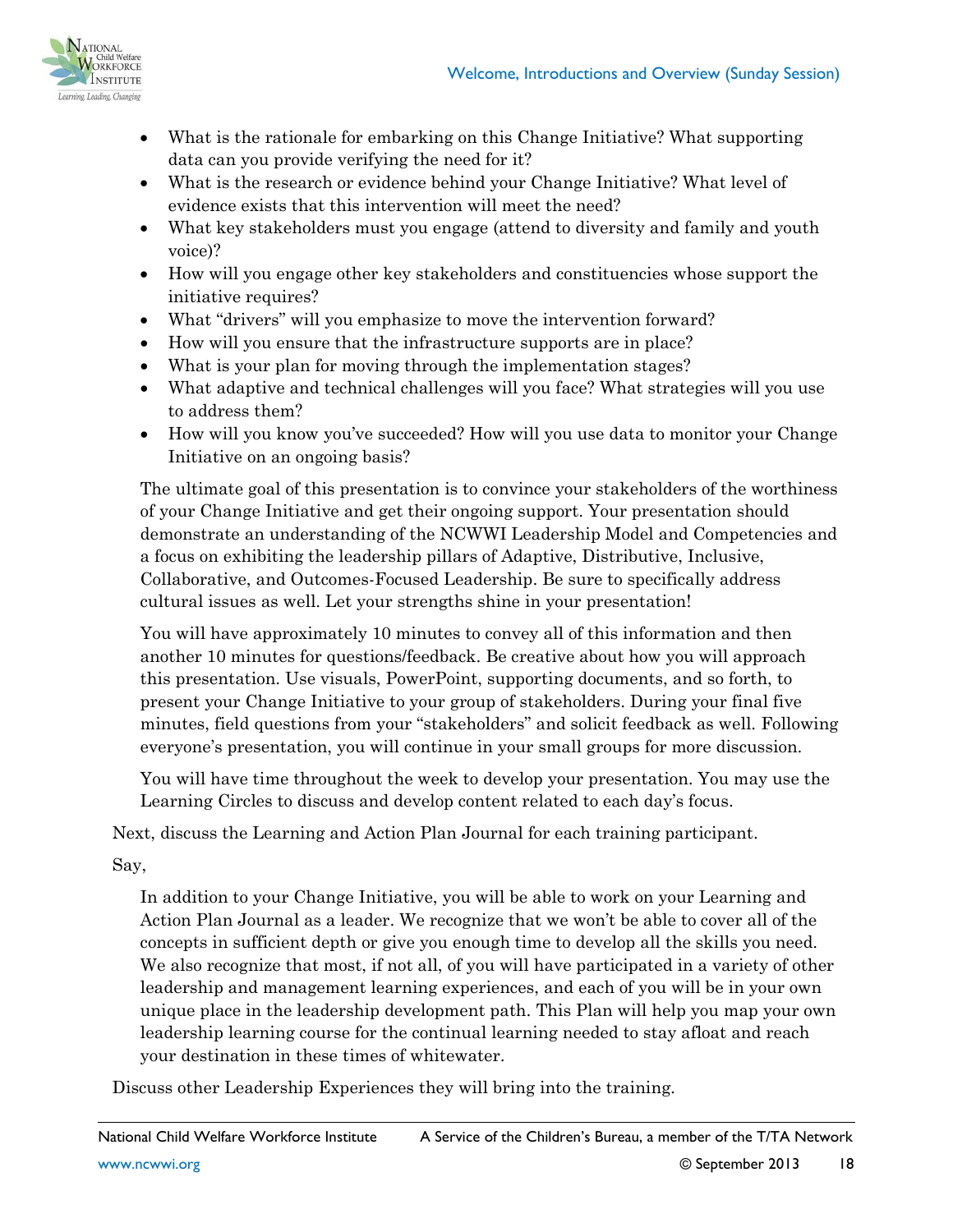

#### Say,

Many of you have prior experience implementing change initiatives, and we hope you will draw from your past experiences while at the Leadership Academy. The leadership experiences you bring will help us to illustrate the concepts and skills we focus on throughout the training.

Discuss the personal coaching they will have access to this week.

Say,

Our expectation is that you will take advantage of at least one of the coaching opportunities that are available through direct arrangement with individual trainer/coach and at prescheduled times for sign-up. All coaches are available to all participants. We believe that coaching matters, and we expect you will find the coaching helpful. We also believe in the great benefits of offering and seeking peer coaching. We define coaching as "a process of enabling personal and professional growth leading to service improvement" (Driscoll & Cooper, 2005, p. 19). Essentially, it is customizing the training experience to meet your needs and situation so that you can apply the Academy concepts to your Change Initiative. Coaching is a "learner-driven process" that is facilitated by a knowledgeable coach's encouragement to promote a deeper understanding. During the coaching sessions, we won't "give" you the answers; rather, we will help you find them within yourself by asking questions and probing deeper regarding your individual situation. The benefits of coaching are increased knowledge and skills, better confidence, and strengthened peer relationships. Secondary benefits involve your sharing improved skills with staff and peers at your agencies.

**Trainer Note**: Coaching is one of the core drivers in the National Implementation Research Network (NIRN) approach to implementation and is a key learning strategy throughout the LAMM. A brief review of recent literature is available on the Northeast and Caribbean Implementation Center at<http://muskie.usm.maine.edu/ncic/>

Discuss the Learning Circles that will be part of the week.

Say,

Following each module, we have built in time for you to meet in a Learning Circle with your peers. These are self-guided meetings in small groups where you can apply what you have learned to your Change Initiative, share ideas with others, and go deeper into the covered material. Questions are provided as a guide. The purpose of the Learning Circles is to discuss how the day's content reflects on you as a leader and informs your Change Initiative. Coaches will be available for consult during the Learning Circles.

Display *PowerPoint Slide 10: NCWWI Approach: Peer-to-Peer Networks.*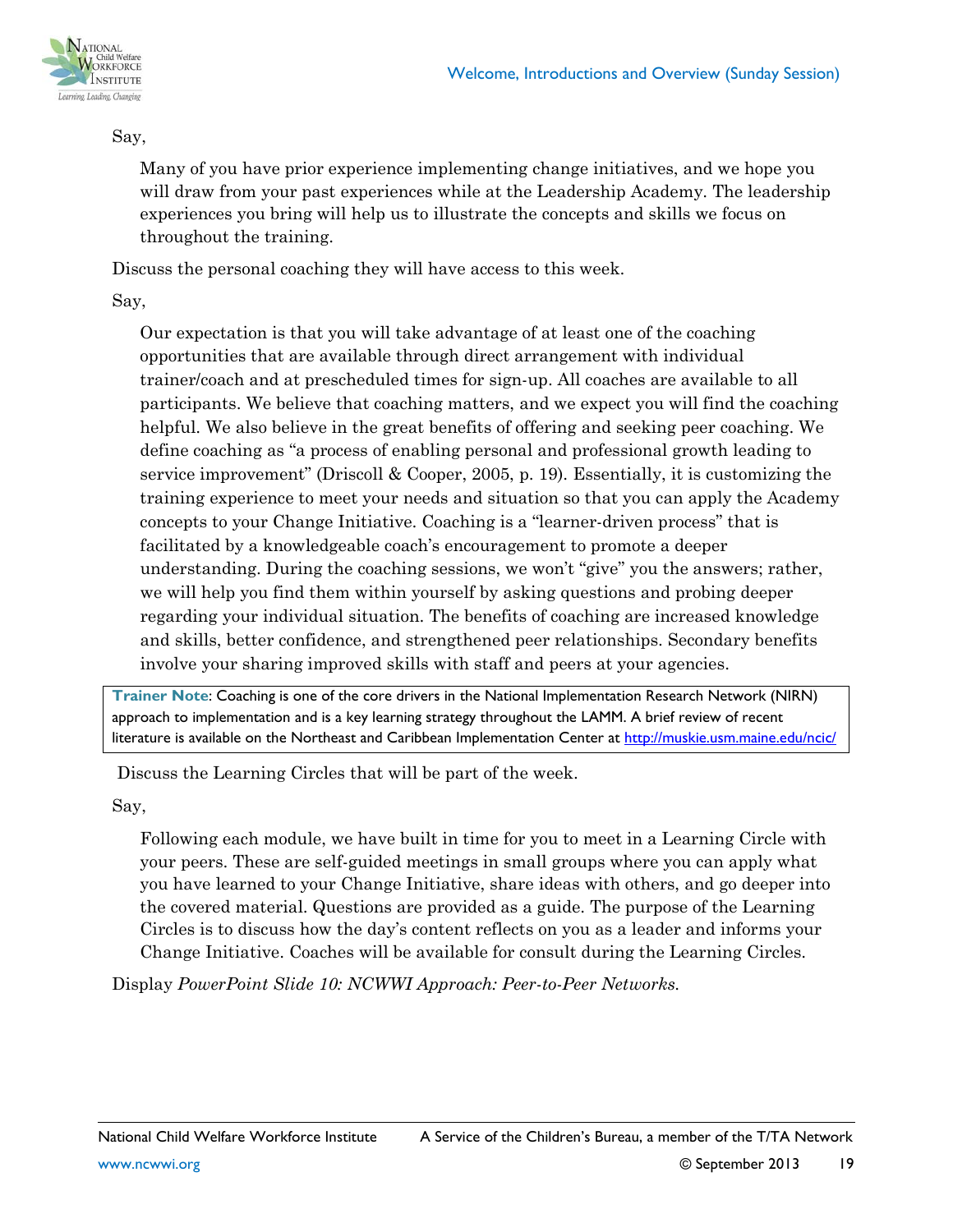



Provide the following introduction to NCWWI LAMM Peer Network:

The training doesn't end on Friday afternoon. The LAMM Peer Network is a way to stay connected, share learning, assist each other toward the accomplishment of your Change Initiatives, and disseminate best practices. We will be talking in more detail about your Peer Network on Friday.

Discuss the LAMM Training Evaluation, an important component of the entire project. Show the corresponding *PowerPoint Slide 11: Training Evaluation.*



Tell participants:

Training is helpful in developing leadership skills for sustainable systems change at this critical time in child welfare. The evaluation plan is therefore very comprehensive and dependent on your active participation. It includes:

- 1. Participant Reaction: We will ask you to complete an online survey on the last day of training and brief web-based surveys at three-, six-, and 12-month intervals.
- 2. Pre- and post-training competency self-assessment: You were e-mailed a link a couple of weeks ago and asked to rate your current leadership skills. You are part of a very select group, and we need to know whether this training is helpful in developing the leadership skills for sustainable systems change. During the training, we will ask you to rate yourself on a number of leadership competencies that we are addressing. We'll ask you to rate yourself again on these same competencies at the end of the training, and in the follow-up assessments.
- 3. Daily feedback: We'll ask you to complete evaluations with your daily feedback.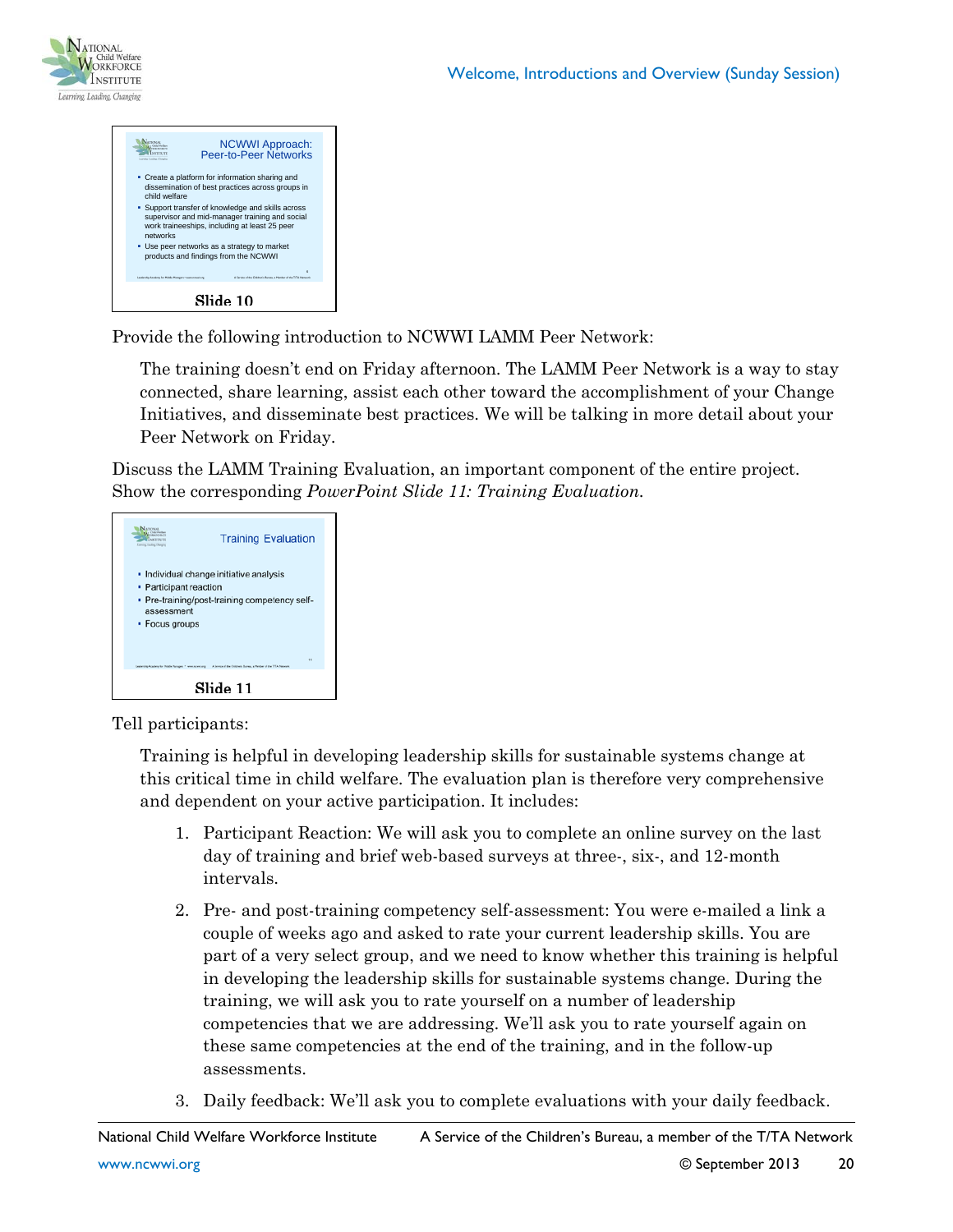

All responses will be completely confidential.

You or we have already loaded all of the week's worksheets and handouts to your laptop (from a link or flash drive). You will have a chance to enter relevant material (including your Change Initiative, your Learning and Action Plan Journal, and some evaluation reaction) on the templates. As you know from your pre-work materials, you may use your own laptop for this.

Provide guidance on toggling among slides, handouts, and resources.

Display *PowerPoint Slide 12: Logistics.*



Review the pertinent information.

**Trainer Note**: "Other Activities" will change for each event, depending on location, space, and so forth.

Tell participants about the expectations and hopes for the week:

We have designed this training event to encourage self-exploration and open discussion.

Our intention is to provide many opportunities to be engaged in your own learning while sharing your knowledge and expertise with others.

Our desire is for this group to become a learning community. If we can do specific things to foster the development of this learning community for you, please let us know.

Many times during the week we will ask that you think about and share personal thoughts, feelings, and/or reflections about yourself. Please know that we want you to share only what you are comfortable sharing. We want to make sure that this is a safe environment.

Please keep in mind that group learning is at its best when everyone shares their own strengths, challenges, and expertise. We know that leading in child welfare presents challenges when working with our peers, with our colleagues, and in our communities. We ask that each of you also respect everyone's candor in sharing—what's said at the Academy stays at the Academy!

**Trainer Note**: Let participants know that we will be in the room early if they are concerned or anticipate difficulty getting set up with their laptops. Remind them that we will be using the Terry Jackson Change Initiative as an example through the week, and it will be helpful if they have read it through before tomorrow morning.